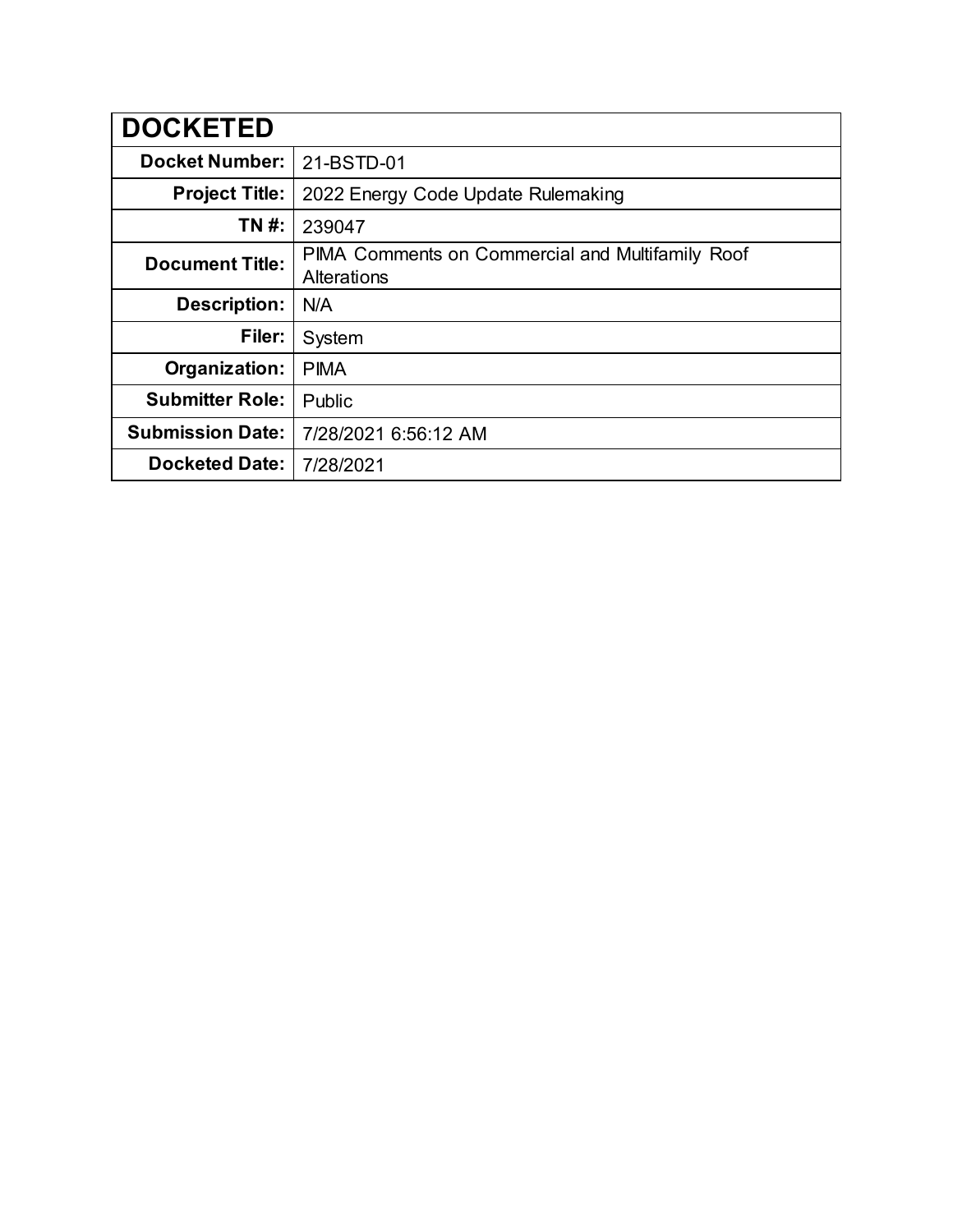Comment Received From: Justin Koscher Submitted On: 7/28/2021 Docket Number: 21-BSTD-01

## PIMA Comments on Commercial and Multifamily Roof Alterations

Additional submitted attachment is included below.